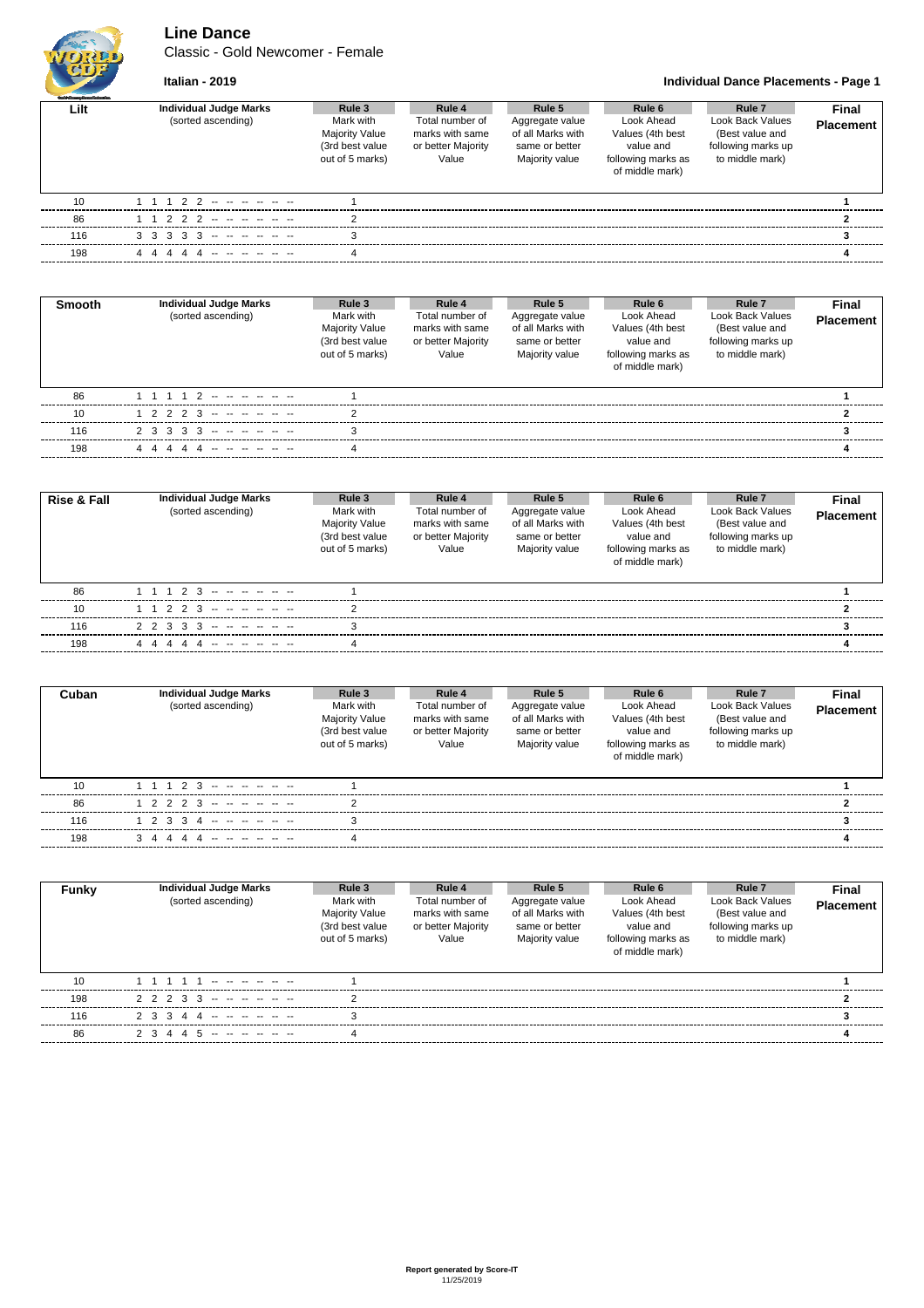# **Line Dance**

Classic - Gold Newcomer - Female

## **Italian - 2019 Individual Dance Placements - Page 2**

| <b>Outli Grades Departuluation</b> |                                                     |                                                                                    |                                                                             |                                                                                    |                                                                                                |                                                                                                   |                           |  |
|------------------------------------|-----------------------------------------------------|------------------------------------------------------------------------------------|-----------------------------------------------------------------------------|------------------------------------------------------------------------------------|------------------------------------------------------------------------------------------------|---------------------------------------------------------------------------------------------------|---------------------------|--|
| <b>Novelty</b>                     | <b>Individual Judge Marks</b><br>(sorted ascending) | Rule 3<br>Mark with<br><b>Majority Value</b><br>(3rd best value<br>out of 5 marks) | Rule 4<br>Total number of<br>marks with same<br>or better Majority<br>Value | Rule 5<br>Aggregate value<br>of all Marks with<br>same or better<br>Majority value | Rule 6<br>Look Ahead<br>Values (4th best<br>value and<br>following marks as<br>of middle mark) | Rule <sub>7</sub><br>Look Back Values<br>(Best value and<br>following marks up<br>to middle mark) | Final<br><b>Placement</b> |  |
| 86                                 | 1 1 1 2 2 -- -- -- -- --                            |                                                                                    |                                                                             |                                                                                    |                                                                                                |                                                                                                   |                           |  |
| 10                                 | 222 <del>.</del> - - - - - -                        | ົ                                                                                  |                                                                             |                                                                                    |                                                                                                |                                                                                                   |                           |  |
| 116                                |                                                     |                                                                                    |                                                                             |                                                                                    |                                                                                                |                                                                                                   |                           |  |
| 198                                | 44444 -------                                       |                                                                                    |                                                                             |                                                                                    |                                                                                                |                                                                                                   |                           |  |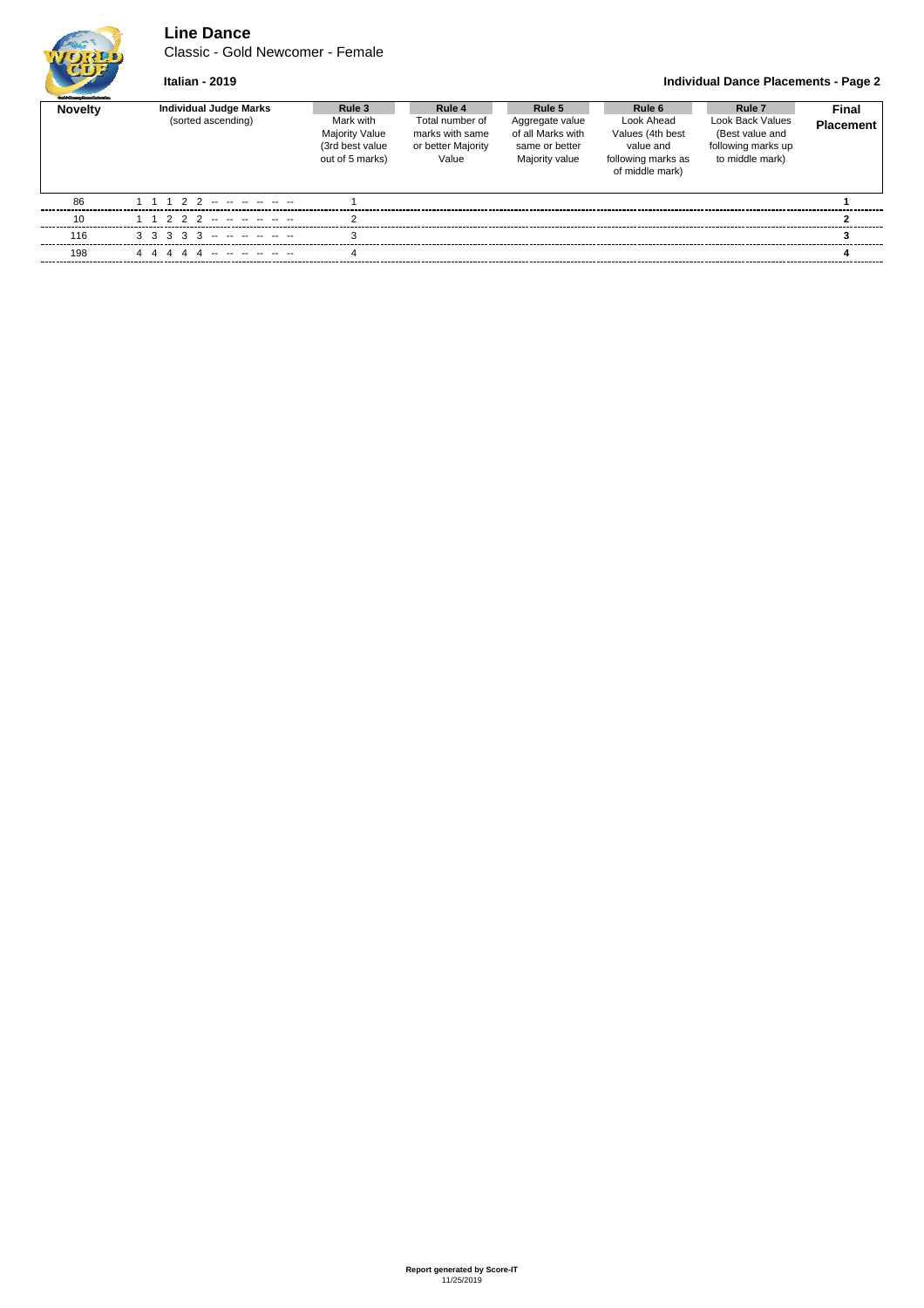# **Line Dance**

ICIDER

M - Movement T - Timing

Classic - Gold Newcomer - Female

| (1) 달                  | Italian - 2019                           |                              |                |                |                                 |                |                |                         | <b>Penalties - Page 3</b> |
|------------------------|------------------------------------------|------------------------------|----------------|----------------|---------------------------------|----------------|----------------|-------------------------|---------------------------|
|                        |                                          |                              |                | Judges         |                                 |                |                |                         |                           |
| Lilt                   | $\overline{2}$                           | 3<br>4                       | 5              | 6              | 7                               | 8              | 9              | 10                      | 11                        |
|                        | No penalties were applied in this dance. |                              |                |                |                                 |                |                |                         |                           |
| Smooth                 |                                          |                              |                | Judges         |                                 |                |                |                         |                           |
|                        | 2<br>$\mathbf{1}$                        | 3<br>4                       | 5              | 6              | $\overline{7}$                  | 8              | 9              | 10                      | 11                        |
|                        | No penalties were applied in this dance. |                              |                |                |                                 |                |                |                         |                           |
| <b>Rise &amp; Fall</b> |                                          |                              |                | Judges         |                                 |                |                |                         |                           |
|                        | $\overline{2}$<br>1                      | 3<br>4                       | 5              | 6              | $\overline{7}$                  | 8              | 9              | 10                      | 11                        |
|                        | No penalties were applied in this dance. |                              |                |                |                                 |                |                |                         |                           |
| Cuban                  |                                          |                              |                | Judges         |                                 |                |                |                         |                           |
|                        | 2<br>1                                   | 3<br>$\overline{4}$          | 5              | 6              | $\overline{7}$                  | 8              | 9              | 10                      | 11                        |
| <b>Funky</b>           | No penalties were applied in this dance. |                              |                | Judges         |                                 |                |                |                         |                           |
|                        | $\overline{2}$<br>1                      | 3<br>$\overline{4}$          | $\overline{5}$ | 6              | $\overline{7}$                  | $\overline{8}$ | $\overline{9}$ | 10                      | 11                        |
| 86                     | B                                        |                              |                |                |                                 |                |                |                         |                           |
|                        |                                          |                              |                |                |                                 |                |                |                         |                           |
| <b>Novelty</b>         |                                          |                              |                | <b>Judges</b>  |                                 |                |                |                         |                           |
|                        | $\overline{2}$<br>1                      | 3<br>$\overline{4}$          | $\overline{5}$ | 6              | $\overline{7}$                  | $\overline{8}$ | $\overline{9}$ | 10                      | $\overline{11}$           |
|                        | No penalties were applied in this dance. |                              |                |                |                                 |                |                |                         |                           |
| Penalty                | <b>Non-Conference Penalty Codes</b>      |                              |                |                | <b>Conference Penalty Codes</b> |                |                |                         |                           |
| <b>Codes</b>           | 1 Placement Reduction                    | <b>Last Placement</b>        |                | <b>Reasons</b> |                                 |                | Codes          |                         |                           |
|                        | - Costume and Appearance<br>C            | Prop Use<br>P<br>$\sim$      |                |                | Self Selected Music             |                | S<br>$\sim$    | Single Lower Placement  |                           |
|                        | <b>Basic Pattern</b><br>B<br>$\sim$      | Dance Delivery<br>D          |                | Loss of Hat    |                                 |                | Q              | - Last Place            |                           |
|                        | - Courtesy & Floorcraft                  | <b>Costume Minimums</b><br>н |                |                | Leaving the Dance Floor         |                | Χ              | - Full Disqualification |                           |
|                        | A - Acceptable Behavior                  | (Boots & Hats)               |                |                |                                 |                |                | E - Expulsion           |                           |